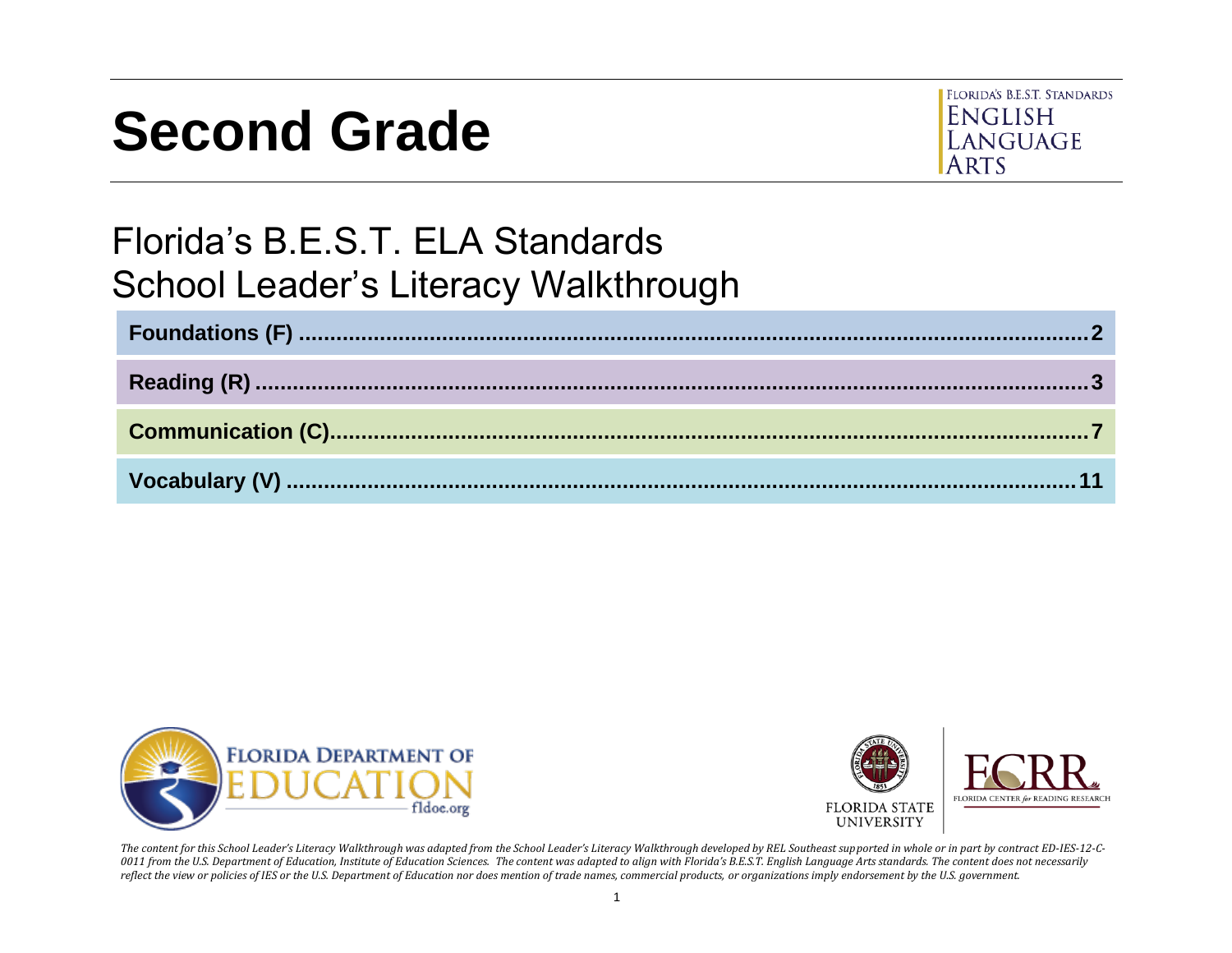#### **Second Grade Literacy Expectations**

**ELA.K12.EE.1.1 – Cite evidence to explain and justify reasoning,**

**ELA.K12.EE.2.1 – Read and comprehend grade-level complex texts proficiently.**

**ELA.K12.EE.3.1 – Make inferences to support comprehension.**

**ELA.K12.EE.4.1 – Use appropriate collaborative techniques and active listening skills when engaging in discussions in a variety of situations.**

**ELA.K12.EE.5.1 – Use the accepted rules governing a specific format to create quality work.**

**ELA.K12.EE.6.1 – Use appropriate voice and tone when speaking or writing.**

#### <span id="page-1-0"></span>**Second Grade Literacy Walkthrough Strand: Foundations (F)**

| B.E.S.T. ELA Standard: Learning and Applying Foundational Reading Skills |  |
|--------------------------------------------------------------------------|--|
|                                                                          |  |

|   | <b>Benchmarks</b>                                                                                                                                            | Evidence                        |                                                                                                                                                                                                                                                                                                          |                                                                                                                                                                                            |
|---|--------------------------------------------------------------------------------------------------------------------------------------------------------------|---------------------------------|----------------------------------------------------------------------------------------------------------------------------------------------------------------------------------------------------------------------------------------------------------------------------------------------------------|--------------------------------------------------------------------------------------------------------------------------------------------------------------------------------------------|
|   | $\Box$ Phonics and Word Analysis - ELA.2.F.1.3 - Use<br>knowledge of grade-appropriate phonics and word-<br>analysis skills to decode words.                 | Notes on Teacher Instruction    | <b>Instructional Delivery</b>                                                                                                                                                                                                                                                                            | Notes on Student Learning                                                                                                                                                                  |
| □ | a. Decode words with variable vowel teams (e.g., oo, ea,<br>ou) and vowel diphthongs (e.g., oi, oy, ow).                                                     |                                 | Accomplished Use<br>$\Box$<br>Explicit<br>$\Box$<br>Systematic                                                                                                                                                                                                                                           |                                                                                                                                                                                            |
| □ | b. Decode regularly spelled two-syllable words with long and<br>short vowels.                                                                                |                                 | $\Box$<br>Differentiated<br>Scaffolded<br>□<br>$\Box$<br><b>Corrective Feedback</b>                                                                                                                                                                                                                      |                                                                                                                                                                                            |
| □ | c. Decode words with open (e.g., hi, baby, moment) and<br>closed (e.g., bag, sunshine, chop) syllables and<br>consonant -le (e.g., purple, circle, stumble). |                                 | Ineffective Use<br>$\Box$<br>Explicit<br>$\Box$<br>Systematic<br>$\Box$<br>Differentiated                                                                                                                                                                                                                |                                                                                                                                                                                            |
| □ | d. Decode words with common prefixes and suffixes                                                                                                            | <b>Instructional Materials:</b> | □<br>Scaffolded<br>п<br><b>Corrective Feedback</b>                                                                                                                                                                                                                                                       | Student Cognitive Engagement in Learning:<br>Most or all students are engaged in learning<br>О.<br>$\Box$<br>Some students are engaged in learning                                         |
| □ | e. Decode words with silent letter combinations (e.g., knight,<br>comb, island, and ghost).                                                                  |                                 |                                                                                                                                                                                                                                                                                                          | П.<br>Few or no students are engaged in learning                                                                                                                                           |
| □ | Fluency - ELA.2.F.1.4 - Read grade-level texts with<br>accuracy, automaticity, and appropriate prosody<br>or expression.                                     | Notes on Teacher Instruction    | <b>Instructional Delivery</b>                                                                                                                                                                                                                                                                            | Notes on Student Learning                                                                                                                                                                  |
|   |                                                                                                                                                              | <b>Instructional Materials:</b> | Accomplished Use<br>$\Box$<br>Explicit<br>$\Box$<br>Systematic<br>$\Box$<br>Differentiated<br>□<br>Scaffolded<br><b>Corrective Feedback</b><br>$\Box$<br>Ineffective Use<br>$\Box$<br>Explicit<br>$\Box$<br>Systematic<br>□<br>Differentiated<br>□<br>Scaffolded<br>$\Box$<br><b>Corrective Feedback</b> | Student Cognitive Engagement in Learning:<br>Most or all students are engaged in learning<br>0<br>Some students are engaged in learning<br>□<br>Few or no students are engaged in learning |

Teacher Date/Time: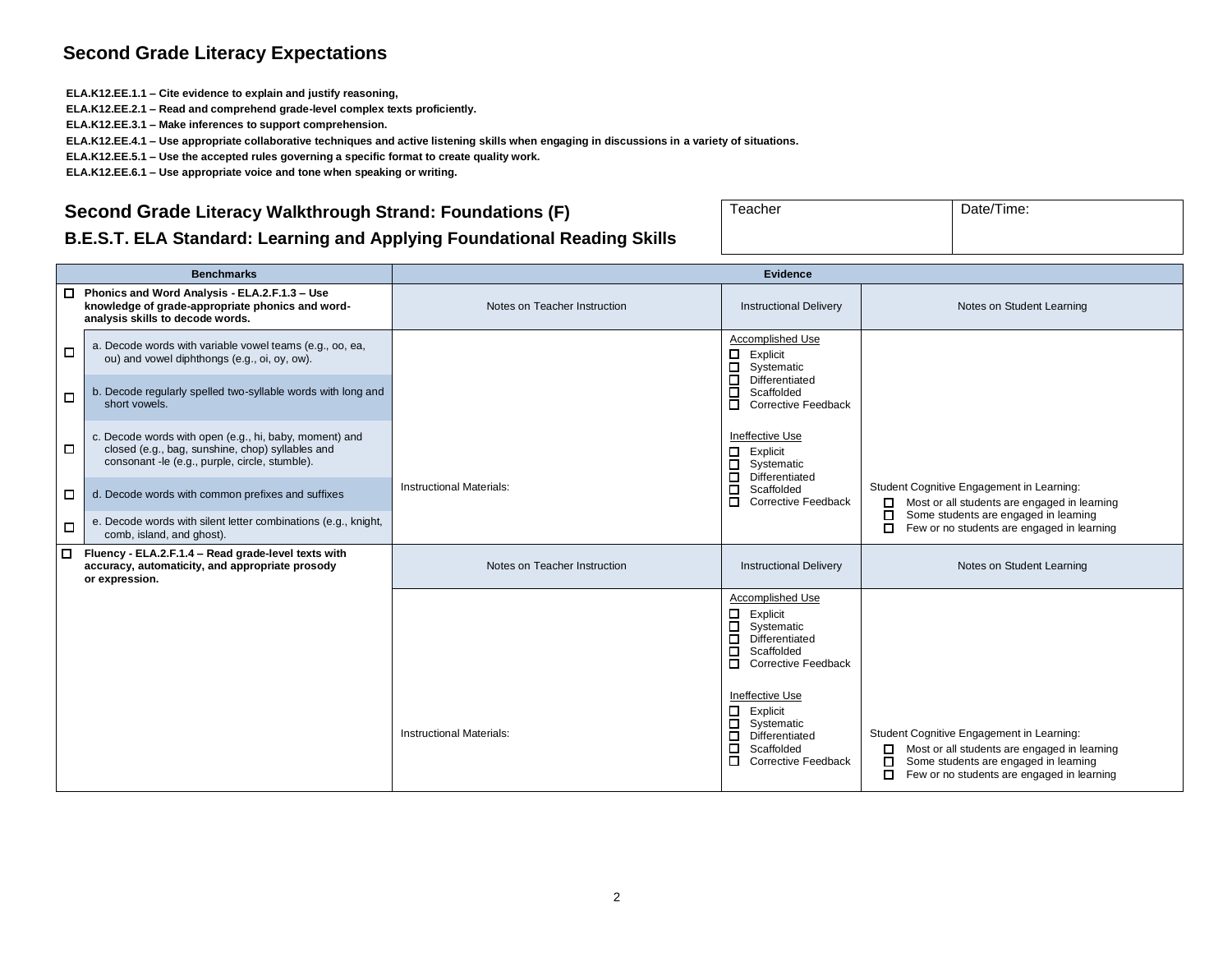#### <span id="page-2-0"></span>**B.E.S.T. ELA Standard: Reading Prose and Poetry**

| Teacher: | Date/Time: |
|----------|------------|
|          |            |

| <b>Evidence</b>                 |                                                                                                                                                                                                                                                                                             |                                                                                                                                                                                                           |
|---------------------------------|---------------------------------------------------------------------------------------------------------------------------------------------------------------------------------------------------------------------------------------------------------------------------------------------|-----------------------------------------------------------------------------------------------------------------------------------------------------------------------------------------------------------|
| Notes on Teacher Instruction    | <b>Instructional Delivery</b>                                                                                                                                                                                                                                                               | Notes on Student Learning                                                                                                                                                                                 |
|                                 | Accomplished Use<br>$\Box$ Explicit<br>$\Box$<br>Systematic<br>$\Box$<br>Differentiated<br>ō<br>Scaffolded<br>Corrective Feedback                                                                                                                                                           |                                                                                                                                                                                                           |
| <b>Instructional Materials:</b> | Ineffective Use<br>Explicit<br>$\Box$<br>$\Box$<br>Systematic<br>Differentiated<br>$\Box$<br>$\Box$<br>Scaffolded<br>0<br><b>Corrective Feedback</b>                                                                                                                                        | Student Cognitive Engagement in Learning:<br>Most or all students are engaged in learning<br>□<br>$\Box$<br>Some students are engaged in learning<br>$\Box$<br>Few or no students are engaged in learning |
| Notes on Teacher Instruction    | <b>Instructional Delivery</b>                                                                                                                                                                                                                                                               | Notes on Student Learning                                                                                                                                                                                 |
| Instructional Materials:        | Accomplished Use<br>$\Box$ Explicit<br>$\Box$<br>Systematic<br>$\Box$ Differentiated<br>Scaffolded<br>$\Box$<br>□ Corrective Feedback<br>Ineffective Use<br>$\Box$ Explicit<br>$\Box$<br>Systematic<br>ō<br>Differentiated<br>□<br>Scaffolded<br>$\overline{\Box}$ Corrective Feedback      | Student Cognitive Engagement in Learning:<br>Most or all students are engaged in learning<br>□<br>ō<br>Some students are engaged in learning<br>П<br>Few or no students are engaged in learning           |
| Notes on Teacher Instruction    | <b>Instructional Delivery</b>                                                                                                                                                                                                                                                               | Notes on Student Learning                                                                                                                                                                                 |
| Instructional Materials:        | <b>Accomplished Use</b><br>$\Box$ Explicit<br>$\Box$<br>Systematic<br>$\Box$<br>Differentiated<br>Scaffolded<br>$\Box$<br>□ Corrective Feedback<br>Ineffective Use<br>$\Box$ Explicit<br>0<br>Systematic<br>$\overline{\Box}$ Differentiated<br>Scaffolded<br>$\Box$<br>Corrective Feedback | Student Cognitive Engagement in Learning:<br>Most or all students are engaged in learning<br>0<br>Some students are engaged in learning<br>$\Box$<br>$\Box$<br>Few or no students are engaged in learning |
|                                 |                                                                                                                                                                                                                                                                                             |                                                                                                                                                                                                           |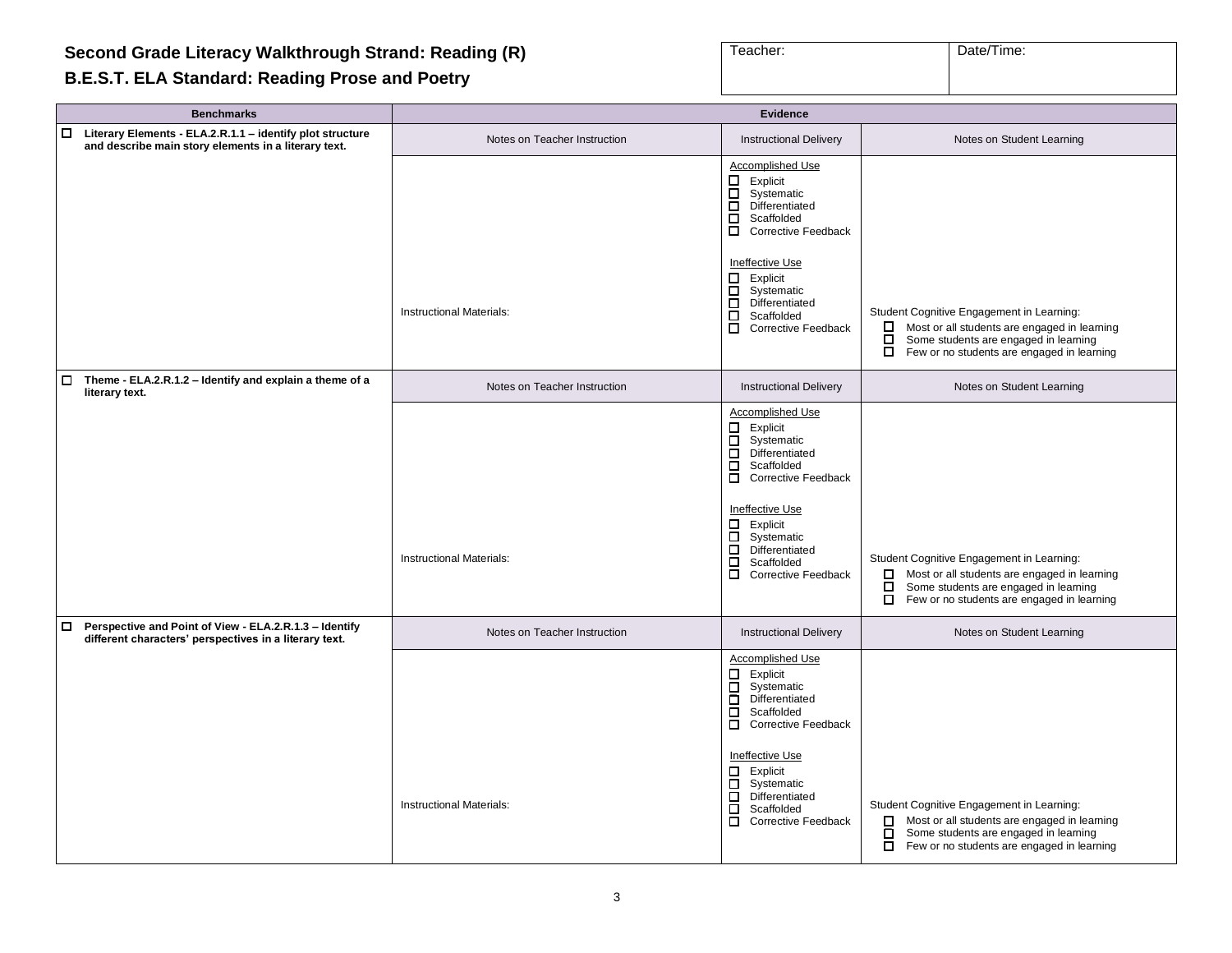| Teacher: | Date/Time: |  |  |
|----------|------------|--|--|
|          |            |  |  |

#### **B.E.S.T. ELA Standard: Reading Prose and Poetry**

| <b>Benchmarks</b>                                              | Evidence                        |                                                                                                                                                     |                                                                                                                                                                                             |
|----------------------------------------------------------------|---------------------------------|-----------------------------------------------------------------------------------------------------------------------------------------------------|---------------------------------------------------------------------------------------------------------------------------------------------------------------------------------------------|
| $\Box$ Poetry - ELA.2.R.1.4 – Identify rhyme schemes in poems. | Notes on Teacher Instruction    | <b>Instructional Delivery</b>                                                                                                                       | Notes on Student Learning                                                                                                                                                                   |
|                                                                |                                 | <b>Accomplished Use</b><br>$\Box$<br>Explicit<br>Systematic<br>$\Box$<br>Differentiated<br>$\Box$<br>Scaffolded<br>П.<br><b>Corrective Feedback</b> |                                                                                                                                                                                             |
|                                                                | <b>Instructional Materials:</b> | Ineffective Use<br>П.<br>Explicit<br>П.<br>Systematic<br>$\Box$<br>Differentiated<br>$\Box$<br>Scaffolded<br>О.<br>Corrective Feedback              | Student Cognitive Engagement in Learning:<br>0.<br>Most or all students are engaged in learning<br>Some students are engaged in learning<br>Few or no students are engaged in learning<br>□ |

#### **B.E.S.T. ELA Standard: Reading Informational Text**

| <b>Benchmarks</b>                                                                                                                                                                                   |                                 | <b>Evidence</b>                                                                                                                                                                                                                                                            |                                                                                                                                                                                                                |
|-----------------------------------------------------------------------------------------------------------------------------------------------------------------------------------------------------|---------------------------------|----------------------------------------------------------------------------------------------------------------------------------------------------------------------------------------------------------------------------------------------------------------------------|----------------------------------------------------------------------------------------------------------------------------------------------------------------------------------------------------------------|
| $\Box$<br>Structure - ELA.2.R.2.1 - Explain how text features--<br>including titles, headings, captions, graphs, maps,<br>glossaries, and/or illustrations-- contribute to the<br>meaning of texts. | Notes on Teacher Instruction    | <b>Instructional Delivery</b>                                                                                                                                                                                                                                              | Notes on Student Learning                                                                                                                                                                                      |
|                                                                                                                                                                                                     |                                 | Accomplished Use<br>$\Box$<br>Explicit<br>$\Box$<br>Systematic<br>$\Box$<br>Differentiated<br>$\Box$<br>Scaffolded<br>$\Box$<br><b>Corrective Feedback</b>                                                                                                                 |                                                                                                                                                                                                                |
|                                                                                                                                                                                                     | Instructional Materials:        | Ineffective Use<br>□<br>Explicit<br>□<br>Systematic<br>□<br>Differentiated<br>□<br>Scaffolded<br>$\Box$<br><b>Corrective Feedback</b>                                                                                                                                      | Student Cognitive Engagement in Learning:<br>Most or all students are engaged in learning<br>$\Box$<br>Some students are engaged in learning<br>0<br>П<br>Few or no students are engaged in learning           |
| Central Idea - ELA.2.R.2.2 - Identify the central idea and<br>□<br>relevant details in a text.                                                                                                      | Notes on Teacher Instruction    | <b>Instructional Delivery</b>                                                                                                                                                                                                                                              | Notes on Student Learning                                                                                                                                                                                      |
|                                                                                                                                                                                                     | <b>Instructional Materials:</b> | Accomplished Use<br>0<br>Explicit<br>$\Box$<br>Systematic<br>□<br>Differentiated<br>$\Box$<br>Scaffolded<br><b>Corrective Feedback</b><br>Ineffective Use<br>□<br>Explicit<br>Systematic<br>$\Box$<br>Differentiated<br>□<br>Scaffolded<br>◻<br><b>Corrective Feedback</b> | Student Cognitive Engagement in Learning:<br>Most or all students are engaged in learning<br>$\Box$<br>Some students are engaged in learning<br>$\Box$<br>Few or no students are engaged in learning<br>$\Box$ |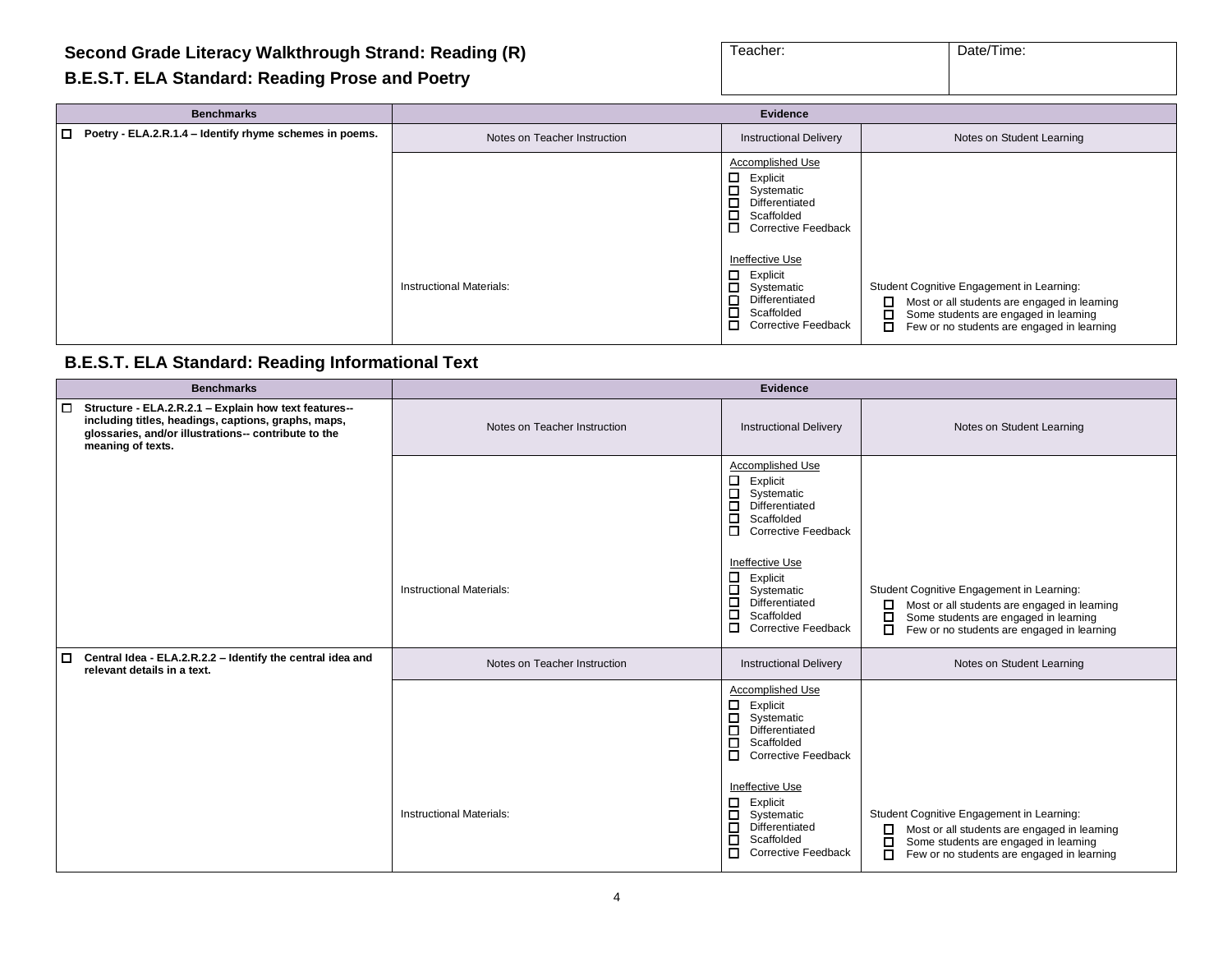#### **B.E.S.T. ELA Standard: Reading Informational Text**

| Teacher: | Date/Time: |
|----------|------------|
|          |            |

| <b>Benchmarks</b>                                                                                                   | <b>Evidence</b>                 |                                                                                                                                                                                                                                                                                                               |                                                                                                                                                                                                      |
|---------------------------------------------------------------------------------------------------------------------|---------------------------------|---------------------------------------------------------------------------------------------------------------------------------------------------------------------------------------------------------------------------------------------------------------------------------------------------------------|------------------------------------------------------------------------------------------------------------------------------------------------------------------------------------------------------|
| Author's Purpose and Perspective - ELA.2.R.2.3 - Explain<br>$\Box$<br>an author's purpose in an informational text. | Notes on Teacher Instruction    | <b>Instructional Delivery</b>                                                                                                                                                                                                                                                                                 | Notes on Student Learning                                                                                                                                                                            |
|                                                                                                                     |                                 | Accomplished Use<br>$\Box$ Explicit<br>$\Box$<br>Systematic<br>$\Box$ Differentiated<br>□<br>Scaffolded<br><b>Corrective Feedback</b><br>Ineffective Use                                                                                                                                                      |                                                                                                                                                                                                      |
|                                                                                                                     | <b>Instructional Materials:</b> | $\Box$ Explicit<br>$\Box$<br>Systematic<br>$\Box$ Differentiated<br>口<br>Scaffolded<br>□<br><b>Corrective Feedback</b>                                                                                                                                                                                        | Student Cognitive Engagement in Learning:<br>Most or all students are engaged in learning<br>$\Box$<br>Some students are engaged in learning<br>П<br>□<br>Few or no students are engaged in learning |
| $\Box$<br>Argument - ELA.2.R.2.4 - Explain an author's opinion(s)<br>and supporting evidence.                       | Notes on Teacher Instruction    | <b>Instructional Delivery</b>                                                                                                                                                                                                                                                                                 | Notes on Student Learning                                                                                                                                                                            |
|                                                                                                                     | <b>Instructional Materials:</b> | <b>Accomplished Use</b><br>Explicit<br>$\Box$<br>$\Box$<br>Systematic<br>$\Box$ Differentiated<br>$\Box$<br>Scaffolded<br><b>D</b> Corrective Feedback<br><b>Ineffective Use</b><br>$\Box$<br>Explicit<br>$\Box$<br>Systematic<br>$\Box$ Differentiated<br>□<br>Scaffolded<br>□<br><b>Corrective Feedback</b> | Student Cognitive Engagement in Learning:<br>Most or all students are engaged in learning<br>□<br>□<br>Some students are engaged in learning<br>о<br>Few or no students are engaged in learning      |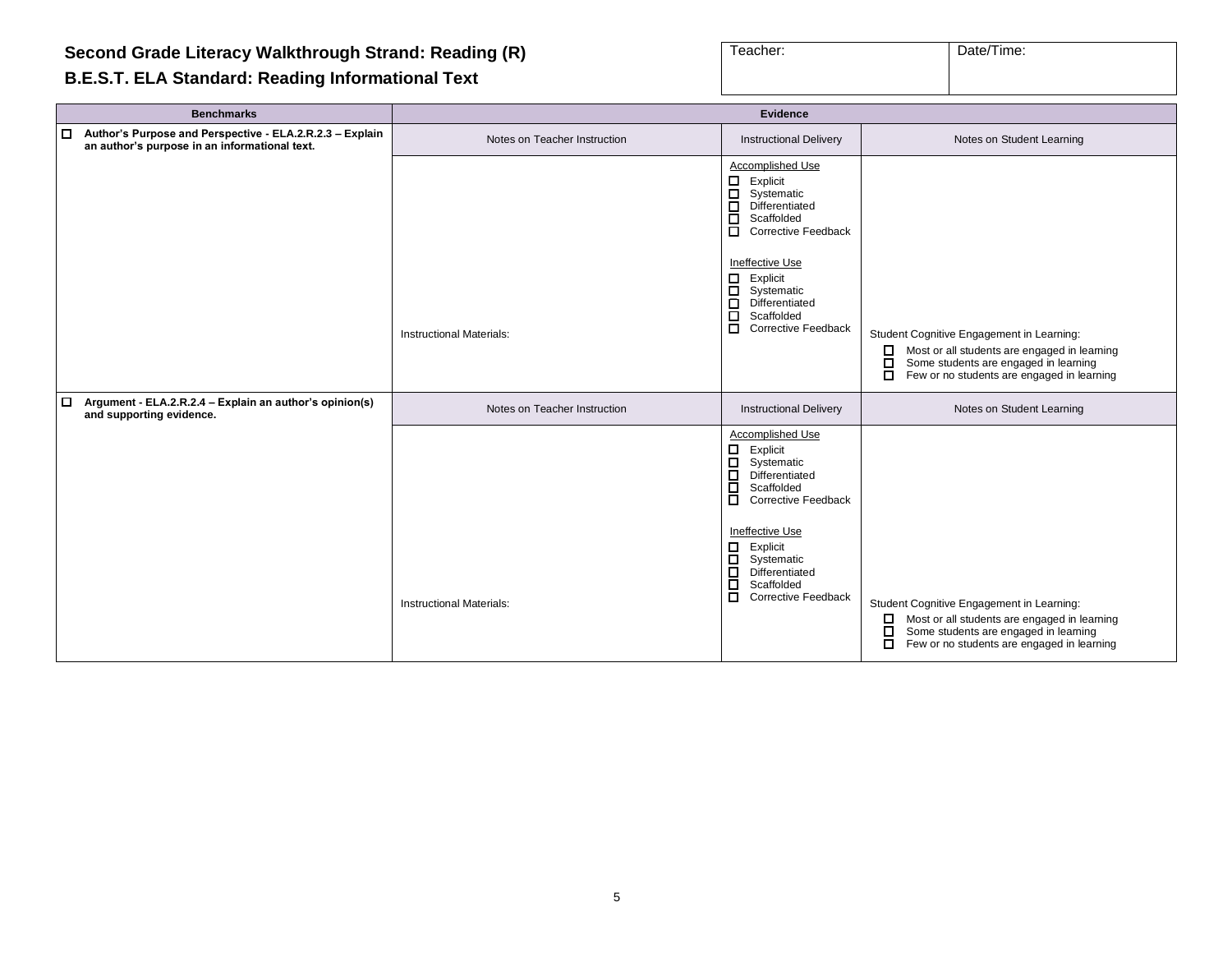#### **B.E.S.T. ELA Standard: Reading Across Genres**

| Teacher: | Date/Time: |
|----------|------------|
|          |            |

|        | <b>Benchmarks</b>                                                                                                                   | <b>Evidence</b>                 |                                                                                                                                                 |                                                                                                                                                                                                         |
|--------|-------------------------------------------------------------------------------------------------------------------------------------|---------------------------------|-------------------------------------------------------------------------------------------------------------------------------------------------|---------------------------------------------------------------------------------------------------------------------------------------------------------------------------------------------------------|
| О.     | Figurative Language - ELA.2.R.3.1 - Identify and explain<br>similes, idioms, and alliteration in text(s)                            | Notes on Teacher Instruction    | <b>Instructional Delivery</b>                                                                                                                   | Notes on Student Learning                                                                                                                                                                               |
|        |                                                                                                                                     |                                 | Accomplished Use<br>□<br>Explicit<br>口<br>Systematic<br>П<br>Differentiated<br>$\Box$<br>Scaffolded<br><b>Corrective Feedback</b>               |                                                                                                                                                                                                         |
|        |                                                                                                                                     | <b>Instructional Materials</b>  | Ineffective Use<br>Explicit<br>□<br>Systematic<br>$\Box$<br>Differentiated<br>о<br>Scaffolded<br>0<br><b>Corrective Feedback</b>                | Student Cognitive Engagement in Learning:<br>$\Box$ Most or all students are engaged in learning<br>П.<br>Some students are engaged in learning<br>Few or no students are engaged in learning<br>$\Box$ |
| $\Box$ | Paraphrase and Summarize - ELA.2.R.3.2 - Retell a text<br>orally to enhance comprehension.                                          | Notes on Teacher Instruction    | <b>Instructional Delivery</b>                                                                                                                   | Notes on Student Learning                                                                                                                                                                               |
| □      | a. Use main story elements in a logical sequence for a<br>literary text.                                                            |                                 | <b>Accomplished Use</b><br>Explicit<br>□<br>Systematic<br>$\Box$<br>Differentiated<br>П<br>Scaffolded<br>$\Box$ Corrective Feedback             |                                                                                                                                                                                                         |
| □      | b. Use the central idea and relevant details for an<br>informational text.                                                          | <b>Instructional Materials:</b> | Ineffective Use<br>Explicit<br>□<br>$\Box$<br>Systematic<br>□<br>Differentiated<br>□<br>Scaffolded<br>□<br><b>Corrective Feedback</b>           | Student Cognitive Engagement in Learning:<br>$\Box$ Most or all students are engaged in learning<br>□<br>Some students are engaged in learning<br>$\Box$ Few or no students are engaged in learning     |
| 0      | Comparative Reading - ELA.2.R.3.3 - Compare and<br>contrast important details presented by two texts on the<br>same topic or theme. | Notes on Teacher Instruction    | <b>Instructional Delivery</b>                                                                                                                   | Notes on Student Learning                                                                                                                                                                               |
|        |                                                                                                                                     |                                 | <b>Accomplished Use</b><br>Explicit<br>0<br>□<br>Systematic<br>ō<br>Differentiated<br>□<br>Scaffolded<br>$\Box$<br><b>Corrective Feedback</b>   |                                                                                                                                                                                                         |
|        |                                                                                                                                     | <b>Instructional Materials</b>  | Ineffective Use<br>□<br>Explicit<br>□<br>Systematic<br>$\Box$<br>Differentiated<br>$\Box$<br>Scaffolded<br>$\Box$<br><b>Corrective Feedback</b> | Student Cognitive Engagement in Learning:<br>Most or all students are engaged in learning<br>П.<br>Some students are engaged in learning<br>О.<br>$\Box$ Few or no students are engaged in learning     |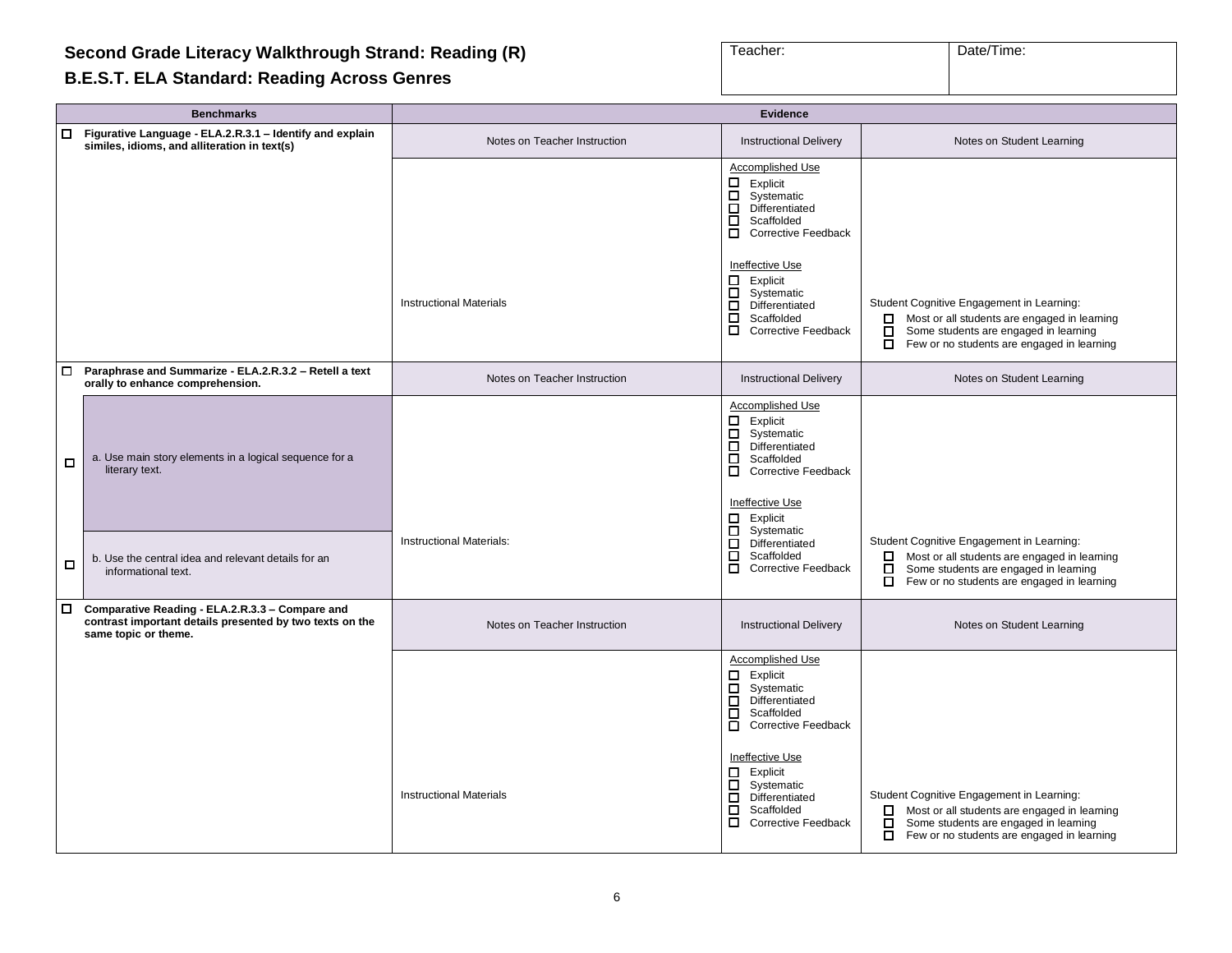#### <span id="page-6-0"></span>**Second Grade Literacy Walkthrough Strand: Communication (C)**

**B.E.S.T. ELA Standard: Communicating through Writing**

| Teacher: | Date/Time: |
|----------|------------|
|          |            |
|          |            |
|          |            |

| <b>Benchmarks</b>                                                                                                                                                                 | <b>Evidence</b>                 |                                                                                                                                                                                                                                                     |                                                                                                                                                                                                   |
|-----------------------------------------------------------------------------------------------------------------------------------------------------------------------------------|---------------------------------|-----------------------------------------------------------------------------------------------------------------------------------------------------------------------------------------------------------------------------------------------------|---------------------------------------------------------------------------------------------------------------------------------------------------------------------------------------------------|
| $\Box$<br>Handwriting - ELA.2.C.1.1 - Demonstrate legible<br>printing skills.                                                                                                     | Notes on Teacher Instruction    | <b>Instructional Delivery</b>                                                                                                                                                                                                                       | Notes on Student Learning                                                                                                                                                                         |
|                                                                                                                                                                                   |                                 | Accomplished Use<br>$\Box$ Explicit<br>□<br>Systematic<br>$\Box$<br>Differentiated<br>$\Box$<br>Scaffolded<br>$\Box$<br><b>Corrective Feedback</b>                                                                                                  |                                                                                                                                                                                                   |
|                                                                                                                                                                                   | Instructional Materials:        | Ineffective Use<br>$\Box$ Explicit<br>0<br>Systematic<br>□<br>Differentiated<br>□<br>Scaffolded<br>О.<br><b>Corrective Feedback</b>                                                                                                                 | Student Cognitive Engagement in Learning:<br>Most or all students are engaged in learning<br>П.<br>ō<br>Some students are engaged in learning<br>ō.<br>Few or no students are engaged in learning |
| Narrative Writing - ELA.2.C.1.2 - Write personal or<br>$\Box$<br>fictional narratives using a logical sequence of events,<br>transitions, and an ending.                          | <b>Teacher Instruction</b>      | <b>Instructional Delivery</b>                                                                                                                                                                                                                       | <b>Student Learning</b>                                                                                                                                                                           |
|                                                                                                                                                                                   | Instructional Materials:        | Accomplished Use<br>Explicit<br>Β<br>Systematic<br>$\Box$<br>Differentiated<br>ō<br>Scaffolded<br>õ<br><b>Corrective Feedback</b><br><b>Ineffective Use</b><br>Explicit<br>0<br>$\Box$<br>Systematic<br>ō<br>Differentiated<br>$\Box$<br>Scaffolded | Student Cognitive Engagement in Learning:<br>Most or all students are engaged in learning<br>□                                                                                                    |
|                                                                                                                                                                                   |                                 | ō<br><b>Corrective Feedback</b>                                                                                                                                                                                                                     | Β<br>Some students are engaged in learning<br>Few or no students are engaged in learning                                                                                                          |
| Argumentative Writing - ELA.2.C.1.3 - Write opinions<br>□<br>about a topic or text with reasons supported by details<br>from a source, use transitions, and provide a conclusion. | Notes on Teacher Instruction    | <b>Instructional Delivery</b>                                                                                                                                                                                                                       | Notes on Student Learning                                                                                                                                                                         |
|                                                                                                                                                                                   |                                 | <b>Accomplished Use</b><br>□<br>Explicit<br>ō<br>Systematic<br>$\Box$<br>Differentiated<br>$\Box$<br>Scaffolded<br>$\Box$<br><b>Corrective Feedback</b>                                                                                             |                                                                                                                                                                                                   |
|                                                                                                                                                                                   | <b>Instructional Materials:</b> | <b>Ineffective Use</b><br>□<br>Explicit<br>о<br>Systematic<br>$\Box$<br>Differentiated<br>$\Box$<br>Scaffolded<br>$\Box$<br><b>Corrective Feedback</b>                                                                                              | Student Cognitive Engagement in Learning:<br>Most or all students are engaged in learning<br>□<br>□<br>Some students are engaged in learning<br>П<br>Few or no students are engaged in learning   |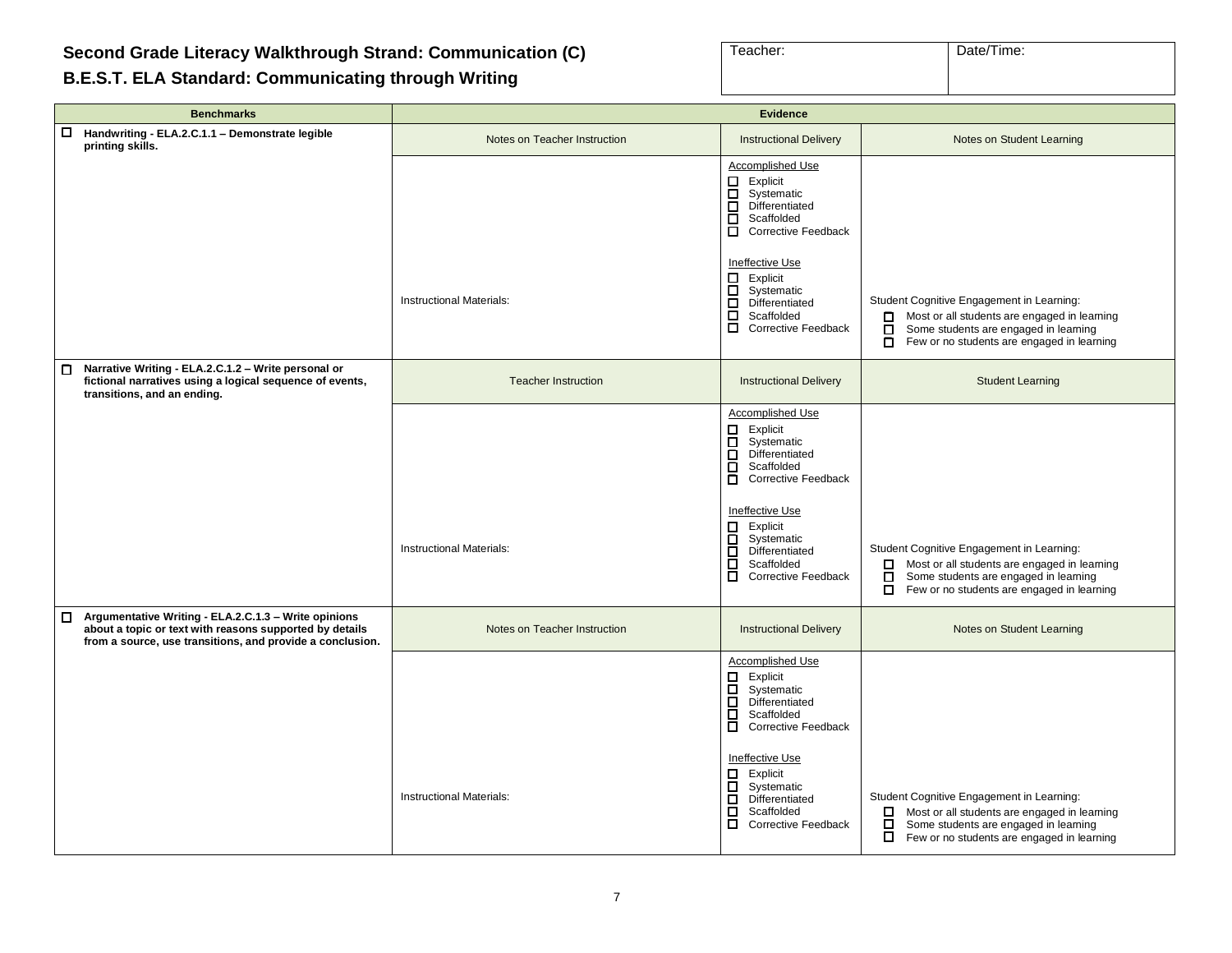#### **Second Grade Literacy Walkthrough Strand: Communication (C) B.E.S.T. ELA Standard: Communicating through Writing**

| Teacher: | Date/Time: |
|----------|------------|
|          |            |
|          |            |

#### ❑ **Expository Writing - ELA.2.C.1.4 – Write expository texts about a topic, using a source, providing an introduction, facts, transitions, and a conclusion.** Notes on Teacher Instruction **Instructional Delivery Notes on Student Learning** Notes on Student Learning Accomplished Use ❑ Explicit ❑ Systematic □ Differentiated ❑ Scaffolded □ Corrective Feedback Ineffective Use ❑ Explicit □ Systematic<br>□ Differentiate □ Differentiated<br>□ Scaffolded **Scaffolded** ❑ Corrective Feedback Instructional Materials:  $\overline{\Pi}$  Systematic Student Cognitive Engagement in Learning:  $\square$  Most or all students are engaged in learning  $\square$  Some students are engaged in learning Some students are engaged in learning ❑ Few or no students are engaged in learning ❑ **Improving Writing - ELA.2.C.1.5 – Improve writing as needed by planning, revision, and editing with guidance and support from adults and feedback from peers.** Notes on Teacher Instruction **Instructional Delivery Notes on Student Learning** Notes on Student Learning Accomplished Use ❑ Explicit □ Systematic<br>□ Differentiate □ Differentiated<br>□ Scaffolded ❑ Scaffolded ❑ Corrective Feedback Ineffective Use □ Explicit<br>□ Systema ❑ Systematic ❑ Differentiated ❑ Scaffolded ❑ Corrective Feedback Instructional Materials: The Student Cognitive Engagement in Learning: Number of Student Cognitive Engagement in Learning: □ Most or all students are engaged in learning<br>□ Some students are engaged in learning Some students are engaged in learning ❑ Few or no students are engaged in learning

#### **B.E.S.T. ELA Standard: Communicating Orally**

| <b>Benchmarks</b>                                                                                                                                   |                              | Evidence                                                                                                                                   |                                                                                                                                                                                            |
|-----------------------------------------------------------------------------------------------------------------------------------------------------|------------------------------|--------------------------------------------------------------------------------------------------------------------------------------------|--------------------------------------------------------------------------------------------------------------------------------------------------------------------------------------------|
| $\Box$<br>Oral Presentation - ELA.2.C.2.1 - Present information<br>orally using complete sentences, appropriate volume,<br>and clear pronunciation. | Notes on Teacher Instruction | <b>Instructional Delivery</b>                                                                                                              | Notes on Student Learning                                                                                                                                                                  |
|                                                                                                                                                     |                              | Accomplished Use<br>$\Box$ Explicit<br>$\Box$ Systematic<br>□<br>Differentiated<br>$\Box$<br>Scaffolded<br>о<br><b>Corrective Feedback</b> |                                                                                                                                                                                            |
|                                                                                                                                                     | Instructional Materials:     | Ineffective Use<br>0<br>Explicit<br>0<br>Systematic<br>□<br>Differentiated<br>□<br>Scaffolded<br>п<br><b>Corrective Feedback</b>           | Student Cognitive Engagement in Learning:<br>$\Box$<br>Most or all students are engaged in learning<br>Some students are engaged in learning<br>Few or no students are engaged in learning |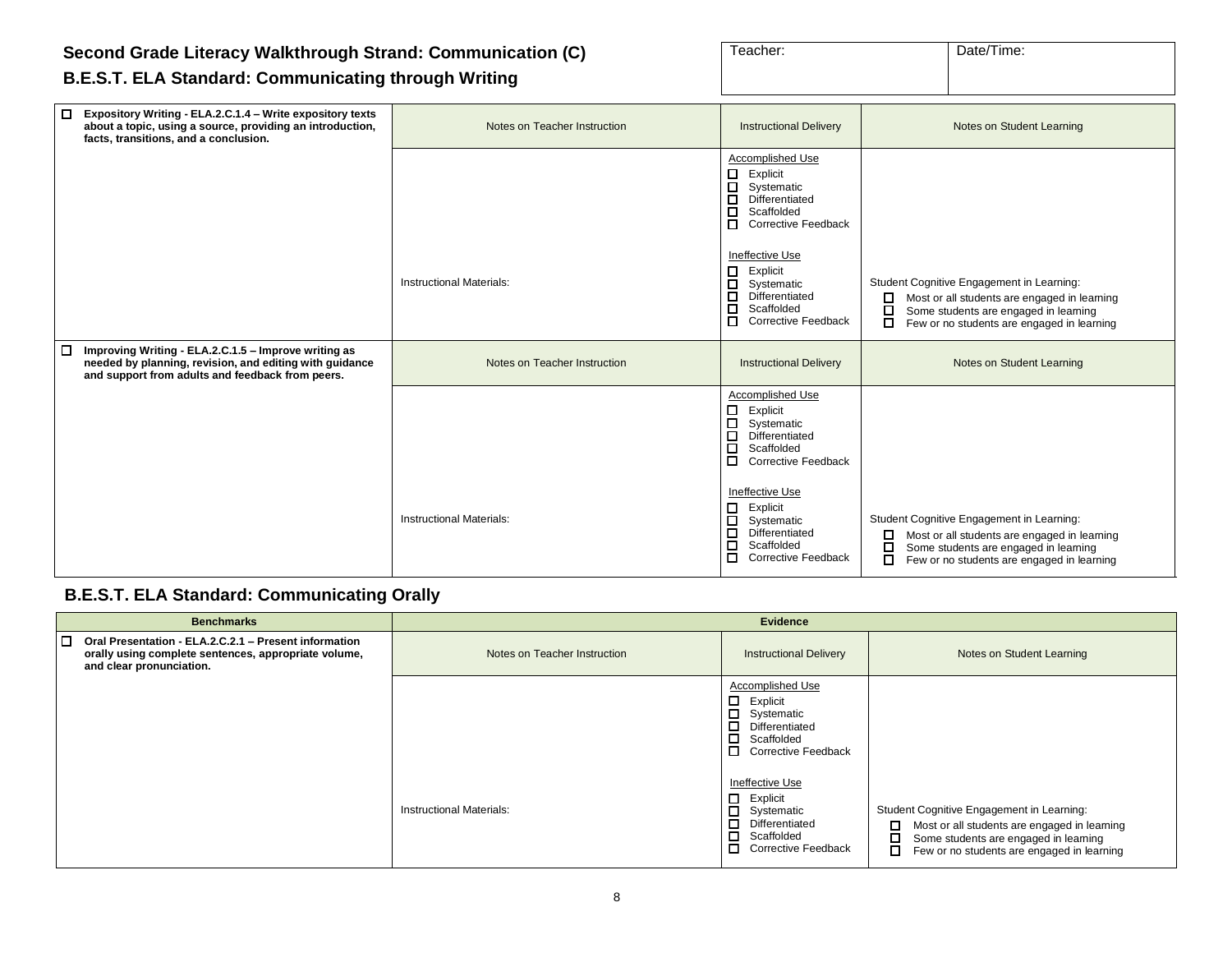#### **Second Grade Literacy Walkthrough Strand: Communication (C)**

|  |  | <b>B.E.S.T. ELA Standard: Conventions</b> |
|--|--|-------------------------------------------|
|--|--|-------------------------------------------|

| Teacher: | Date/Time: |
|----------|------------|
|          |            |

| <b>Benchmarks</b>                                                                                                                                                         |                                 | <b>Evidence</b>                                                                                                                                                                                                                                                                 |                                                                                                                                                                                            |
|---------------------------------------------------------------------------------------------------------------------------------------------------------------------------|---------------------------------|---------------------------------------------------------------------------------------------------------------------------------------------------------------------------------------------------------------------------------------------------------------------------------|--------------------------------------------------------------------------------------------------------------------------------------------------------------------------------------------|
| $\Box$<br>Following Conventions - ELA.2.C.3.1 - Follow the rules of<br>Standard English grammar, punctuation, capitalization,<br>and spelling appropriate to grade level. | Notes on Teacher Instruction    | <b>Instructional Delivery</b>                                                                                                                                                                                                                                                   | Notes on Student Learning                                                                                                                                                                  |
|                                                                                                                                                                           | <b>Instructional Materials:</b> | Accomplished Use<br>□<br>Explicit<br>$\Box$<br>Systematic<br>□<br>Differentiated<br>П<br>Scaffolded<br>□<br><b>Corrective Feedback</b><br>Ineffective Use<br>□<br>Explicit<br>$\Box$<br>Systematic<br>□<br>Differentiated<br>□<br>Scaffolded<br>□<br><b>Corrective Feedback</b> | Student Cognitive Engagement in Learning:<br>Most or all students are engaged in learning<br>Some students are engaged in learning<br>$\Box$<br>Few or no students are engaged in learning |

#### **B.E.S.T. ELA Standard: Researching**

| <b>Benchmarks</b>                                                                                                                                                             |                                 | <b>Evidence</b>                                                                                                                                         |                                                                                                                                                                                                  |
|-------------------------------------------------------------------------------------------------------------------------------------------------------------------------------|---------------------------------|---------------------------------------------------------------------------------------------------------------------------------------------------------|--------------------------------------------------------------------------------------------------------------------------------------------------------------------------------------------------|
| □□<br>Researching and Using Information - ELA.2.C.4.1 -<br>Participate in research to gather information to answer a<br>question about a single topic using multiple sources. | Notes on Teacher Instruction    | <b>Instructional Delivery</b>                                                                                                                           | Notes on Student Learning                                                                                                                                                                        |
|                                                                                                                                                                               |                                 | <b>Accomplished Use</b><br>□<br>Explicit<br>$\Box$<br>Systematic<br>$\Box$<br>Differentiated<br>$\Box$<br>Scaffolded<br>□<br><b>Corrective Feedback</b> |                                                                                                                                                                                                  |
|                                                                                                                                                                               | <b>Instructional Materials:</b> | Ineffective Use<br>□<br>Explicit<br>П<br>Systematic<br>□<br>Differentiated<br>口<br>Scaffolded<br>$\Box$<br><b>Corrective Feedback</b>                   | Student Cognitive Engagement in Learning:<br>Most or all students are engaged in learning<br>◻<br>□<br>Some students are engaged in learning<br>П.<br>Few or no students are engaged in learning |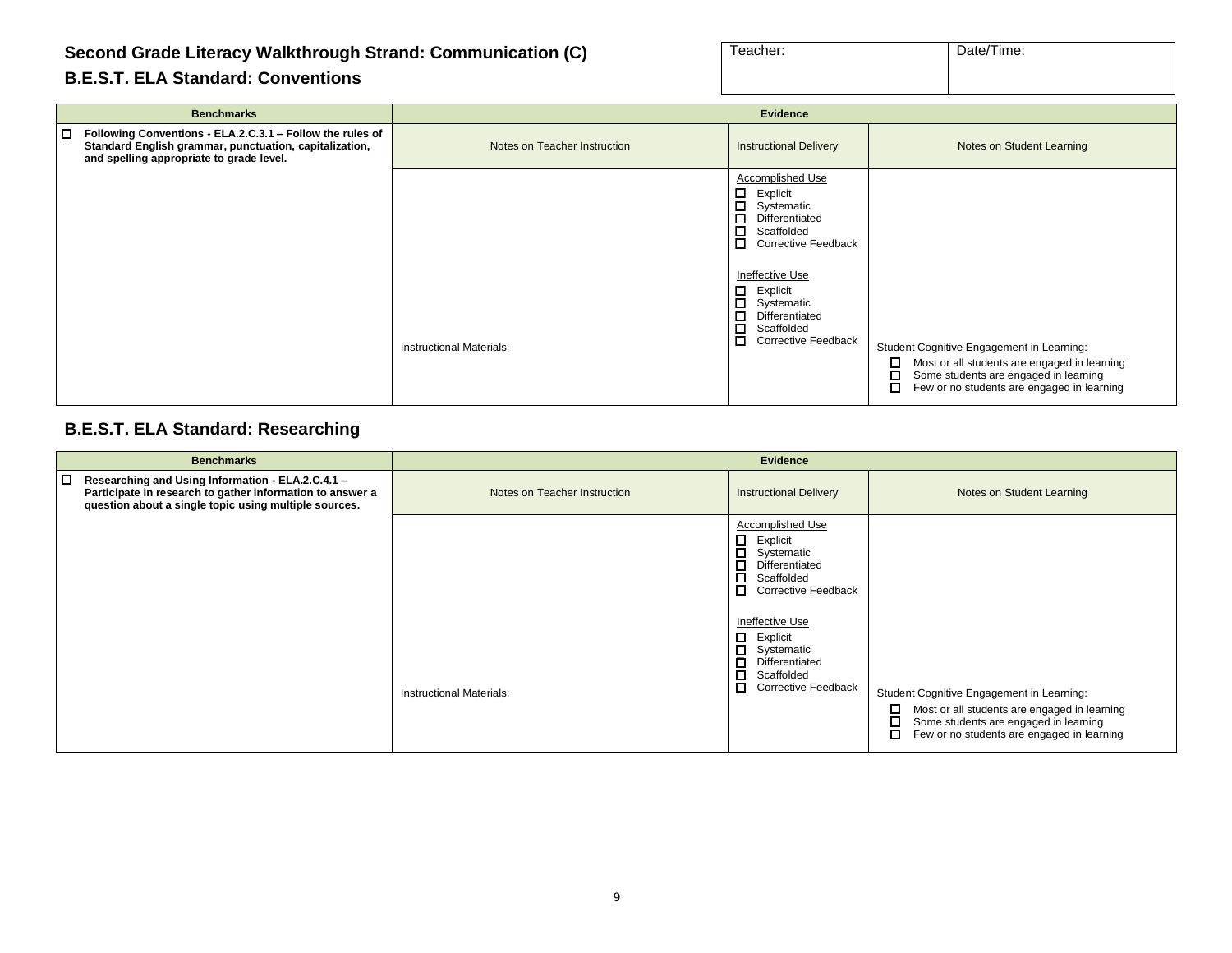#### **Second Grade Literacy Walkthrough Strand: Communication (C)**

#### **B.E.S.T. ELA Standard: Creating and Collaborating**

| Teacher: | Date/Time: |
|----------|------------|
|          |            |

| <b>Benchmarks</b>                                                                                                                                                     | <b>Evidence</b>                 |                                                                                                                                                                                                                                                                                                             |                                                                                                                                                                                                           |
|-----------------------------------------------------------------------------------------------------------------------------------------------------------------------|---------------------------------|-------------------------------------------------------------------------------------------------------------------------------------------------------------------------------------------------------------------------------------------------------------------------------------------------------------|-----------------------------------------------------------------------------------------------------------------------------------------------------------------------------------------------------------|
| Multimedia - ELA.2.C.5.1 - Use one or more multimedia<br>□<br>element(s) to enhance oral or written tasks.                                                            | Notes on Teacher Instruction    | <b>Instructional Delivery</b>                                                                                                                                                                                                                                                                               | Notes on Student Learning                                                                                                                                                                                 |
|                                                                                                                                                                       | <b>Instructional Materials:</b> | Accomplished Use<br>$\Box$<br>Explicit<br>$\Box$<br>Systematic<br>Ē<br>Differentiated<br>Scaffolded<br>ō<br><b>Corrective Feedback</b><br>Ineffective Use<br>$\Box$<br>Explicit<br>$\Box$<br>Systematic<br>Ē<br>Differentiated<br>Scaffolded<br>$\Box$<br><b>Corrective Feedback</b>                        | Student Cognitive Engagement in Learning:<br>$\Box$<br>Most or all students are engaged in learning<br>Some students are engaged in learning<br>$\Box$<br>□<br>Few or no students are engaged in learning |
| Technology in Communication - ELA.2.C.5.2 - Use digital<br>$\Box$<br>tools to produce and publish writing individually or with<br>peers and with support from adults. | Notes on Teacher Instruction    | <b>Instructional Delivery</b>                                                                                                                                                                                                                                                                               | Notes on Student Learning                                                                                                                                                                                 |
|                                                                                                                                                                       | <b>Instructional Materials:</b> | Accomplished Use<br>$\Box$<br>Explicit<br>ō<br>Systematic<br>$\overline{\phantom{a}}$<br>Differentiated<br>Scaffolded<br>$\Box$<br><b>Corrective Feedback</b><br>Ineffective Use<br>$\Box$<br>Explicit<br>$\Box$<br>Systematic<br>Ē<br>Differentiated<br>Scaffolded<br>$\Box$<br><b>Corrective Feedback</b> | Student Cognitive Engagement in Learning:<br>Most or all students are engaged in learning<br>$\Box$<br>Some students are engaged in learning<br>$\Box$<br>Few or no students are engaged in learning      |